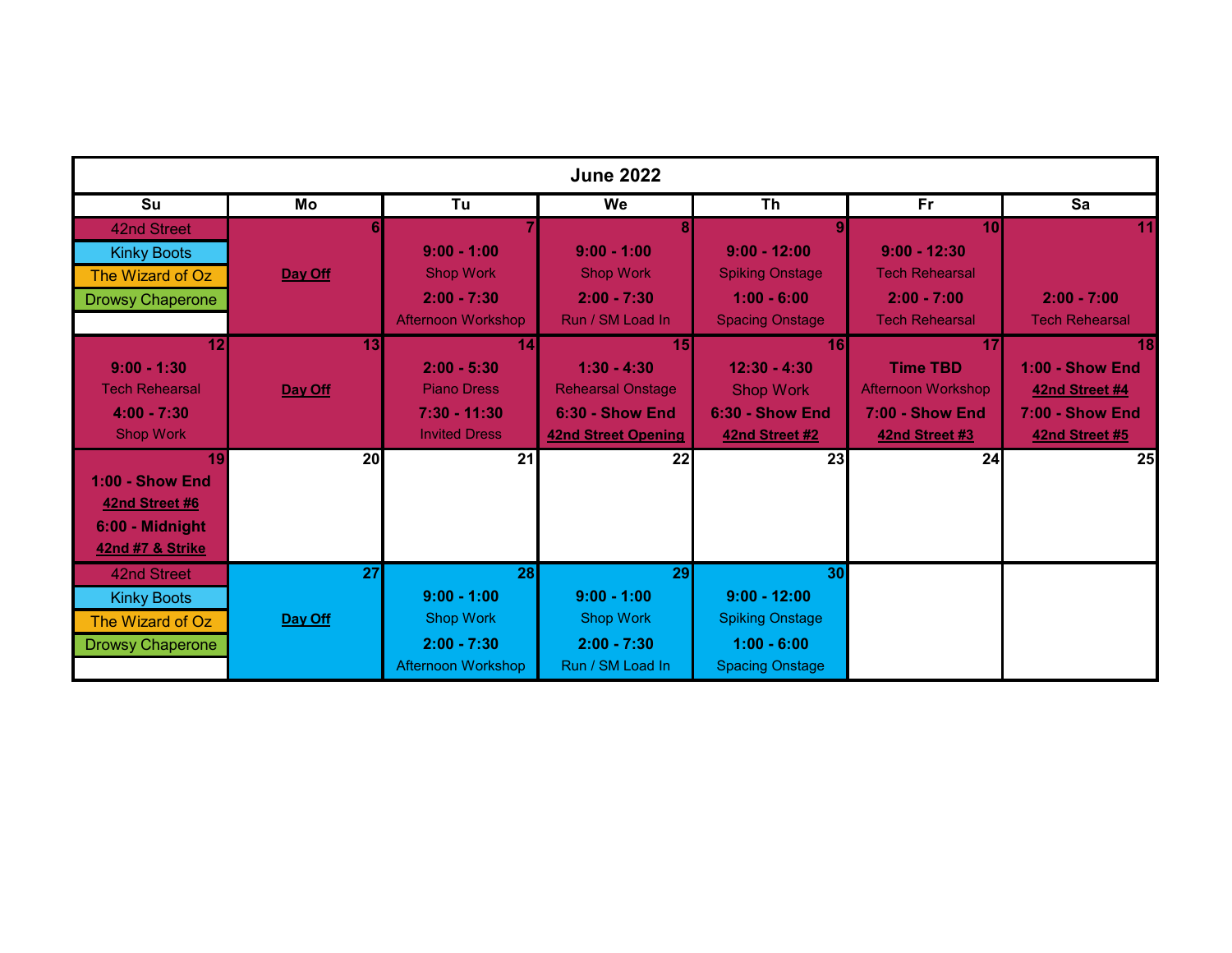| <b>July 2022</b>        |         |                           |                            |                         |                           |                        |
|-------------------------|---------|---------------------------|----------------------------|-------------------------|---------------------------|------------------------|
| Su                      | Mo      | Tu                        | We                         | <b>Th</b>               | <b>Fr</b>                 | Sa                     |
| 42nd Street             |         |                           |                            |                         |                           |                        |
| <b>Kinky Boots</b>      |         |                           |                            |                         | $9:00 - 12:30$            |                        |
| The Wizard of Oz        |         |                           |                            |                         | <b>Tech Rehearsal</b>     |                        |
| <b>Drowsy Chaperone</b> |         |                           |                            |                         | $2:00 - 7:00$             | $2:00 - 7:00$          |
|                         |         |                           |                            |                         | <b>Tech Rehearsal</b>     | <b>Tech Rehearsal</b>  |
|                         |         | 5                         | 6                          |                         | 8 <sup>1</sup>            |                        |
| $9:00 - 1:30$           |         | $2:00 - 5:30$             | $1:30 - 4:30$              | $12:30 - 4:30$          | <b>Time TBD</b>           | <b>1:00 - Show End</b> |
| <b>Tech Rehearsal</b>   | Day Off | <b>Piano Dress</b>        | <b>Rehearsal Onstage</b>   | <b>Shop Work</b>        | <b>Afternoon Workshop</b> | <b>Kinky Boots #4</b>  |
| $4:00 - 7:30$           |         | $7:30 - 11:30$            | <b>6:30 - Show End</b>     | <b>6:30 - Show End</b>  | <b>7:00 - Show End</b>    | <b>7:00 - Show End</b> |
| <b>Shop Work</b>        |         | <b>Invited Dress</b>      | <b>Kinky Boots Opening</b> | <b>Kinky Boots #2</b>   | <b>Kinky Boots #3</b>     | <b>Kinky Boots #5</b>  |
| 10                      | 11      | 12                        | 13                         | 14                      | 15                        | $\overline{16}$        |
| <b>1:00 - Show End</b>  |         |                           |                            |                         |                           |                        |
| <b>Kinky Boots #6</b>   |         |                           |                            |                         |                           |                        |
| 6:00 - Midnight         |         |                           |                            |                         |                           |                        |
| <b>Kinky Boots #7</b>   |         |                           |                            |                         |                           |                        |
| 42nd Street             | 18      | 19                        | 20                         | $\overline{21}$         | $\overline{22}$           | 23                     |
| <b>Kinky Boots</b>      |         | $9:00 - 1:00$             | $9:00 - 1:00$              | $9:00 - 12:00$          | $9:00 - 12:30$            |                        |
| The Wizard of Oz        | Day Off | <b>Shop Work</b>          | <b>Shop Work</b>           | <b>Spiking Onstage</b>  | <b>Tech Rehearsal</b>     |                        |
| <b>Drowsy Chaperone</b> |         | $2:00 - 7:30$             | $2:00 - 7:30$              | $1:00 - 6:00$           | $2:00 - 7:00$             | $2:00 - 7:00$          |
|                         |         | <b>Afternoon Workshop</b> | Run / SM Load In           | <b>Spacing Onstage</b>  | <b>Tech Rehearsal</b>     | <b>Tech Rehearsal</b>  |
| 24                      | 25      | 26                        | 27                         | 28                      | 29                        | 30                     |
| $9:00 - 1:30$           |         | $2:00 - 5:30$             | $1:30 - 4:30$              | $12:00 - 4:30$          | <b>Time TBD</b>           | <b>1:00 - Show End</b> |
| <b>Tech Rehearsal</b>   | Day Off | <b>Piano Dress</b>        | <b>Rehearsal Onstage</b>   | <b>Wiz #2/Shop Work</b> | <b>Afternoon Workshop</b> | <b>Wizard #5</b>       |
| $4:00 - 7:30$           |         | $7:30 - 11:30$            | 6:30 - Show End            | <b>6:30 - Show End</b>  | <b>7:00 - Show End</b>    | <b>7:00 - Show End</b> |
| <b>Shop Work</b>        |         | <b>Invited Dress</b>      | <b>Wizard Opening</b>      | <b>Wizard #3</b>        | <b>Wizard #4</b>          | <b>Wizard #6</b>       |